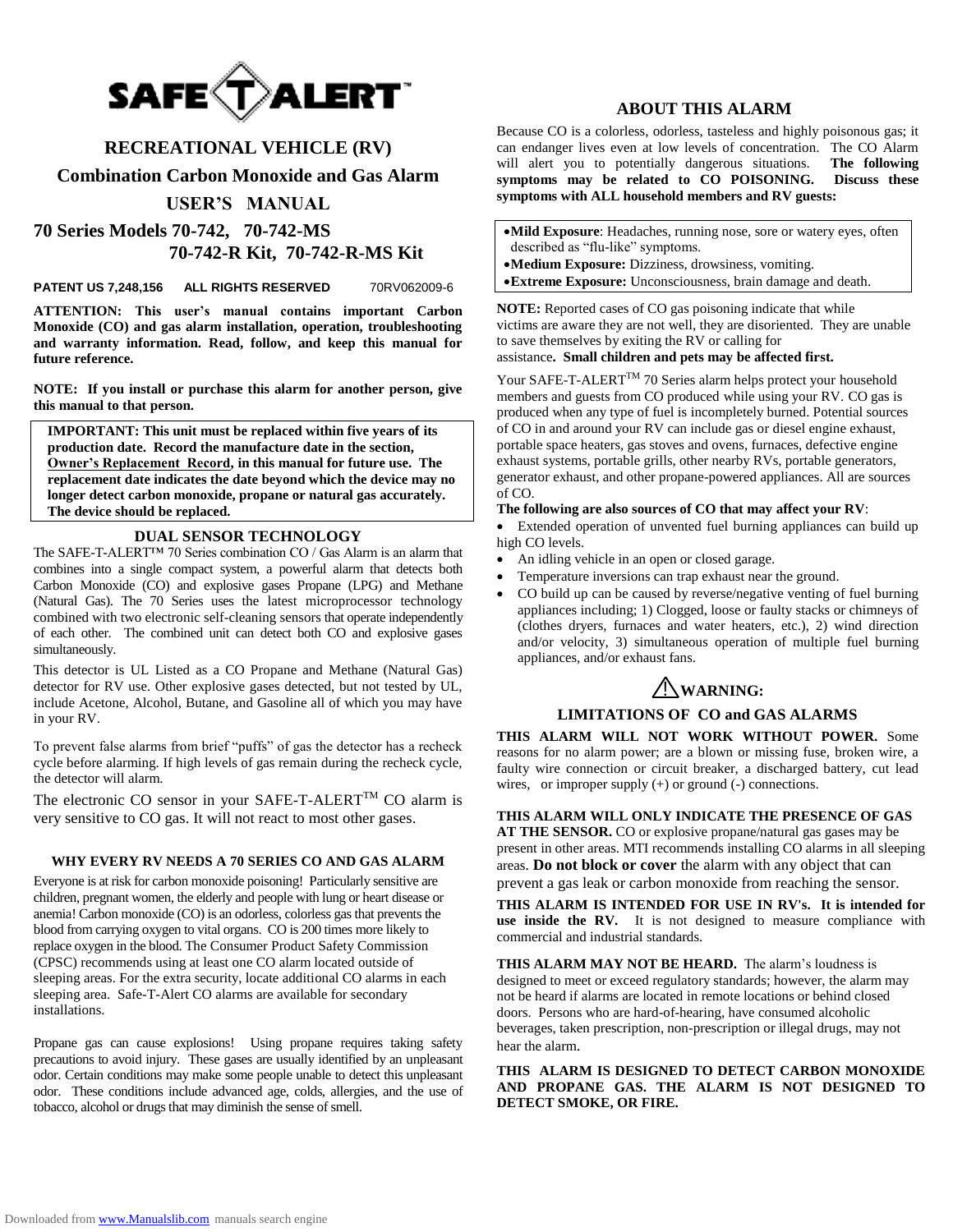**THIS ALARM MAY NOT ALARM AT LOW CO LEVELS** It is not designed to measure compliance with the Occupational Safety Health Administration (OSHA) commercial or industrial standards. Individuals with medical problems may consider using warning devices, which provide audible and visual signals for CO concentrations under 30 ppm.

# **HOW TO PROTECT YOUR FAMILY**

**CAUTION- The SAFE-T-ALERTTM 70 Series combination CO and Gas Alarm is designed to protect individuals from the acute effects of carbon monoxide exposure and gas leaks. It will not fully safeguard individuals with specific medical conditions. If in doubt, consult a medical practitioner.**

To protect your family, you should:

- **INSTALL THE ALARM PROPERLY.** Carefully read and follow ALL the instructions in this manual. Test your unit every week. Alarms that do not work will not alert you to hazardous levels of CO or explosive gas. See the section, **Test Procedure**, in this manual for further information.
- MAKE REGULAR VISUAL INSPECTIONS. Check all fuel burning equipment including gas water-heaters, kitchen gas stoves, space heaters, gas dryers and all pilot lights. Check the color of the pilot flame. The color should be blue.
- **MAKE REGULAR VISUAL INSPECTIONS OF THE ENGINE AND GENERATOR EXHAUST SYSTEMS**. Cracked exhaust systems can allow CO to enter the living area.
- **PROFESSIONALLY MAINTAIN YOUR ENGINE AND GENERATOR.** Although gas engines and generators produce CO, a poorly tuned engine and generator will produce greater amounts CO.
- If you smell unusual odors you may have a gas leak, immediately call a local propane gas supplier or fire department to check for possible leaks.

### **WHERE TO INSTALL**

- Install the 70 Series in the kitchen area near sources of a potential gas leaks. Some potential sources are a furnace, refrigerator, stove or oven. If potential sources of a gas leak are in separate areas, MTI recommends installing a gas alarm in each area.
- **The NFPA and Consumer Product Safety Commission recommends installing a CO alarm outside the sleeping area. The 70 Series combination CO and gas alarm complies with that recommendation.**
- **INSTALL ALARM** at least 4inches off the floor but no more than 20 inches off the floor.

### **WHERE NOT TO INSTALL 70 SERIES ALARMS**

- **DO NOT INSTALL** behind furniture, drapes, in closets or areas that will block air flow to the alarm.
- **DO NOT INSTALL** within 12 inches (30cm) of opening windows, exterior doors, heating or return vents, or other drafty areas..
- **DO NOT INSTALL** on an outside wall.
- **DO NOT INSTALL** on a wall switch controlled by a power line, ground fault circuit or to a circuit breaker.
- **NOTE:** Older RVs may have little or no insulation and therefore are draftier. Carefully consider mounting locations.

# ! **WARNING**

**ATTENTION: CCI CONTROLS GAS LEAK DETECTOR REPLACEMENT - DO NOT CONNECT ANY SAFE-T-ALERT alarm to non Safe-T-Alert supplied solenoids. You must use the new solenoid included in your Kit.** 

The following diagrams provide additional alarm installation information:



### **INSTALLATION INSTRUCTIONS** *<u><del>P*</del>  $\frac{1}{2}$ </u>

**Models 70-742 70-742-MS 70-742-R Kit 70-742-R-MS Kit**

# ! **WARNING**

FAILURE TO FOLLOW THESE INSTRUCTIONS MAY RESULT **IN A MALFUNCTION OR FAILURE OF THE ALARM AND MAY VOID THE WARRANTY.**

**SHOCK HAZARD: Turn off power before installing.**

### **Power Supply 12 VDC.**

Recommended Wire Size 14 GA. TO 18 GA. **DENOTE WHE SIZE 14 UA. TO TO UA.** 

Connect the alarm to a properly fused circuit, maximum over protection device rating 15 amps.

# **All connections must be in accordance with the National Electrical Code in the Unites Stated and the Canadian Electric Code in Canada .**

**Connect to wiring or circuit that CANNOT be turned off by a switch or ground fault protector. Only use UL or recognized permanent wire connectors.** It is acceptable to connect the 70 Series CO / LP gas alarm to the main disconnect. The alarm will be off along with all other 12 volt equipment when the main disconnect is turned to the off position. The RV must not be occupied when the main disconnect is in the off position.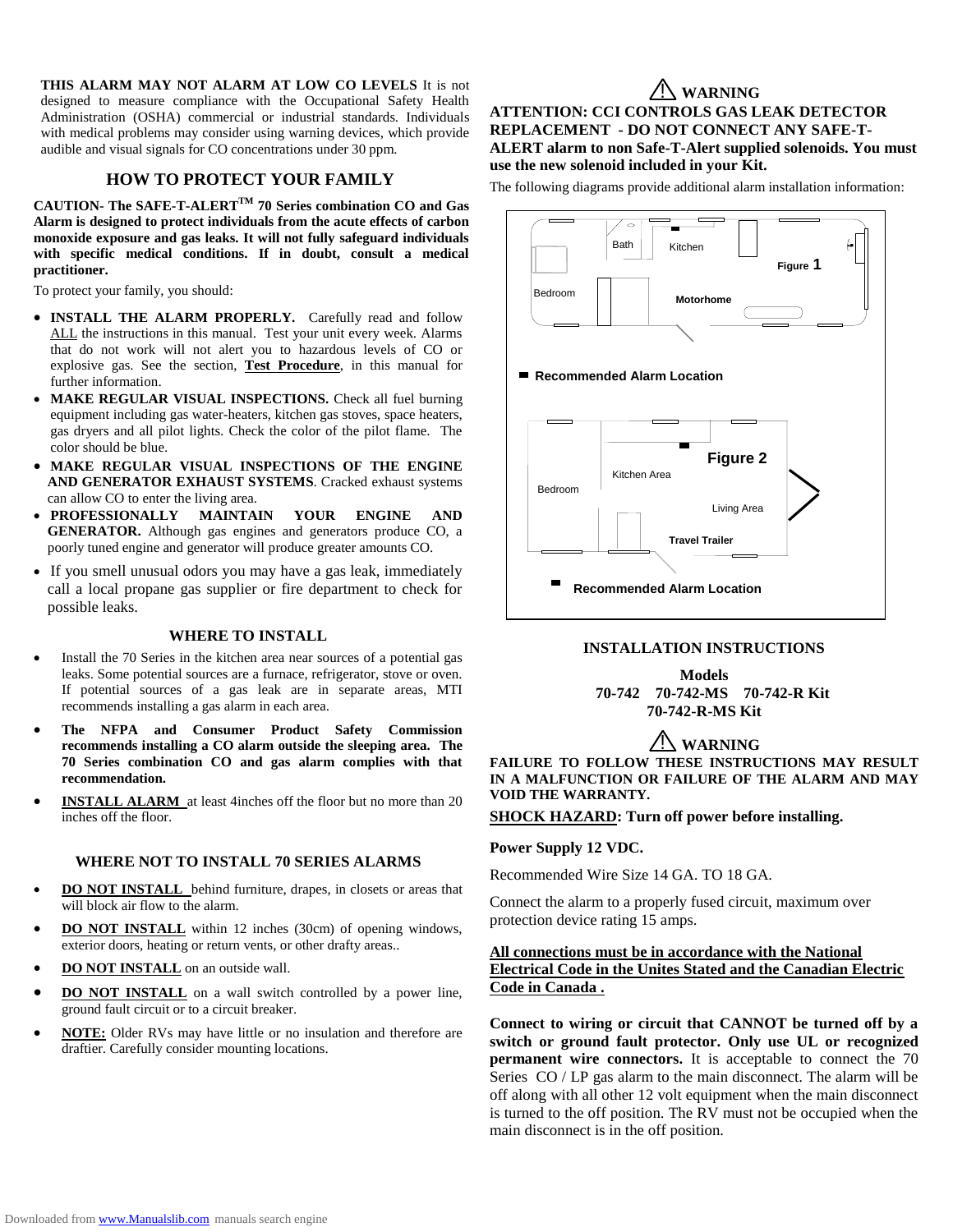### **INSTALLATION INSTRUCTIONS**

Follow these instructions carefully. Failure to follow these instructions can damage the unit and void the warranty.

### **Important: The 70 Series case requires 1 1/2" (38mm) clearance.**

#### **MODEL 70-742**

- 1. **Basic Model 70-742** Select a wall location between 4" and 20" off the floor. Cut a 5 5/8" (143mm) W x 3 1/8" (79mm) H hole.
- 2. Connect Supply (+) to the Red wire lead. Install a 1 amp fuse in the positive (+) circuit. Connect the Black wire to the 12 volt Ground (-).
- 3. Reconnect the power supply. Warm up 10 minutes then test the alarm.



### **MODEL 70-742-R KIT**

1. **Model 70-742-R Kit - With Normally Closed relay.** This unit supplies a relay with contacts rated 12 VDC, 3 amp (max). The relay is energized whenever the alarm is operational. It may be used to shut down a generator or to open an (optional) gas solenoid valve. The relay may also be used to interface to alarm systems, using either the normally closed or normally open contact, depending on the requirements of the alarm system. In the event of an alarm the relay will shut off. It will automatically energize after the unsafe levels of CO or explosive gas clears.

Select a wall location between 4" and 20" off the floor. Cut a 5 5/8" (143mm) W x 3 1/8" (79mm) H hole.

2. **Mount the solenoid according to its separate instructions. You must install the solenoid included with the 70-742-R Kit. Do not connect to an existing installed solenoid. SEE: SPECIAL WIRING NOTICE.** Connect the Red wire and either White wire from the alarm to the 12 volt supply  $(+)$ . Install a 5 amp fuse in the positive  $(+)$  circuit between this connection and the battery. Connect the Black wire to the 12 volt Ground (-).

3. Relay Output – Connect the remaining White wire from the alarm to either black wire from the solenoid.

Ground the remaining Black wire from the solenoid to the negative side (-) of the 12 volt battery OR ground it to the RV Chassis.

Note: Some devices do not require correct polarity and can be connected to either terminal or wire.

4. Reconnect the power supply. Warm up 10 minutes then test the alarm.



### **MODEL 70-742-MS**

- 1. **Model 70-742-MS Multi-station interconnect**, **(Maximum 10 units and 2000 feet of wire)**. Allows multiple 70-742-MS alarms to be connected together. When one of the alarms detects unsafe levels of CO or gas it will activate. It will also activate the audible alarm of all the interconnected units. Only the alarm that detected CO or gas will have its Red LED light lit up so that you can determine the cause of the alarm. Select a wall location no between 4" and 20" off the floor. Cut a 5 5/8" (143mm) W x 3 1/8" (79mm) H hole.
- 2. Connect the Red wire to the 12 volt supply (+). Install a 1 amp fuse in the positive circuit (+). **Note you must use a separate 1 amp fuse for each alarm.** Connect the Black wire to the 12 volt Ground (-).
- 3. Interconnect Wiring Connect Blue wires from each alarm and Yellow wires for each alarm. Continue connecting in series (Daisy Chain).
- 4. Reconnect the power supply. Warm up 10 minutes then test the alarm.



### **MODEL 70-742-R-MS KIT**

1. **Model 70-742-R-MS Kit - With Normally Closed relay.** This unit supplies a relay with contacts rated12 VDC, 3 amp (max). The relay is energized whenever the alarm is operational. It may be used to shut down a generator or to open an (optional) gas solenoid valve. The relay may also be used to interface to alarm systems, using either the normally closed or normally open contact, depending on the requirements of the alarm system. In the event of an alarm the relay will shut off. It will automatically energize after the unsafe levels of CO or gas clears.

Select a wall location between 4" and 20" off the floor. Cut a 5 5/8" (143mm) W x 3 1/8" (79mm) H hole.

- 2. **Mount the solenoid according to its separate instructions. You must install the solenoid included with the 70-742-R-MS KIT. Do not connect to an existing installed solenoid. SEE: SPECIAL WIRING NOTICE.** Connect the Red wire and either White wire from the alarm to the 12 volt supply  $(+)$ . Install a 5 amp fuse in the positive (+) circuit between this connection and the battery. **Note you must use a separate 5 amp fuse for each alarm.** Connect the Black wire to the 12 volt Ground (-).
- 3. Relay Output Connect the remaining White wire from the alarm to either black wire from the solenoid. Ground the remaining Black wire from the solenoid to the negative side (-) of the 12 volt battery OR ground it to the RV Chassis. Note: Some devices do not require correct polarity and can be

connected to either terminal or wire.

- **4.** Interconnect Wiring Connect Blue wires from each alarm and Yellow wires from each alarm. Continue connecting in series (Daisy Chain).
- **5.** Reconnect the power supply. Warm up 10 minutes then test the alarm.

! **DANAGER - FIRE RISK - CCI CONTROLS GAS LEAK DETECTOR REPLACEMENT - DO NOT CONNECT A SAFE-T-ALERT alarm to non Safe-T-Alert supplied solenoid. You must use the new solenoid included in your Kit. DO NOT CONNECT TO A CCI SOLENOID.**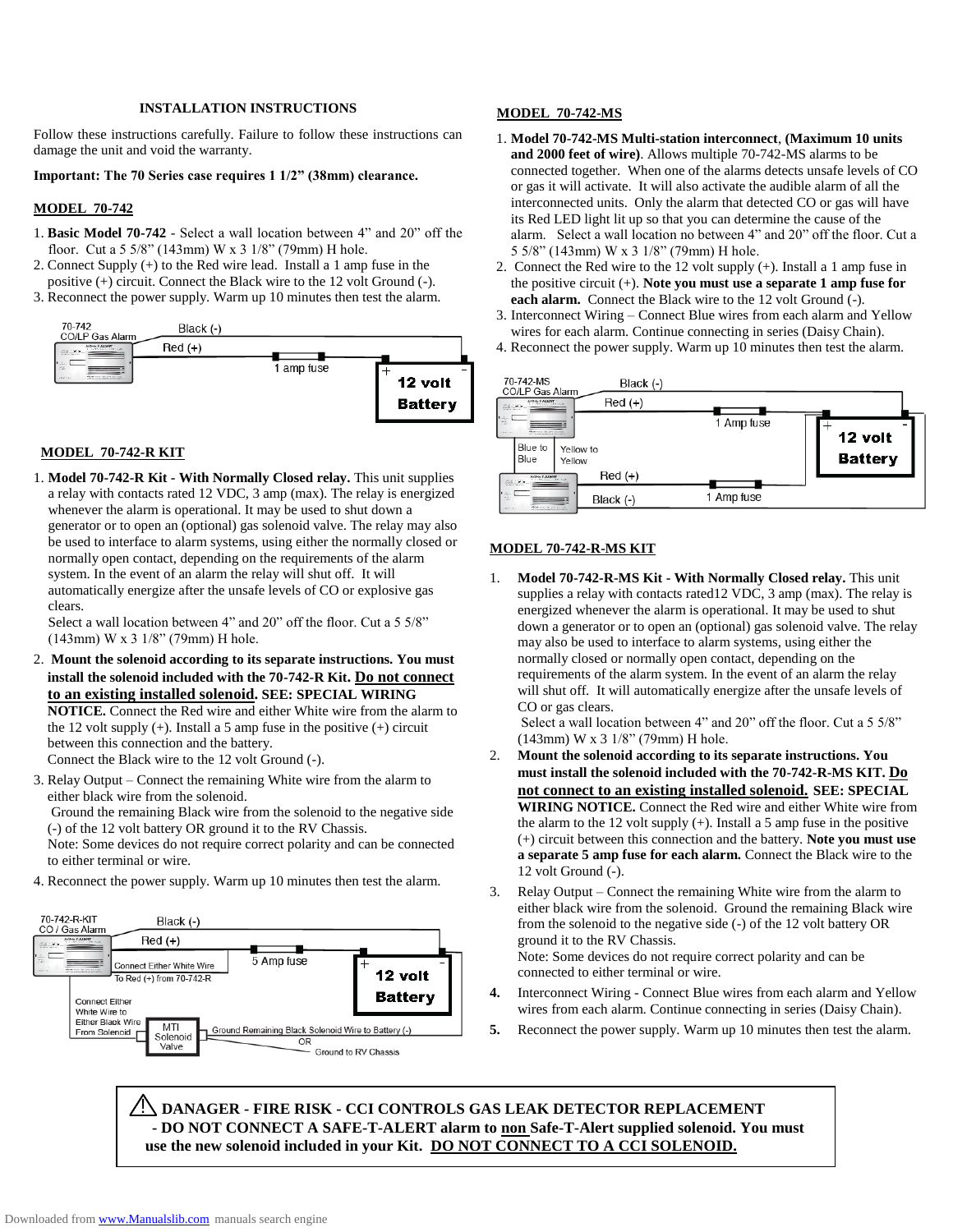#### Model 70-742-R-MS-KIT Wiring -



**SPECIAL WIRING NOTICE:** When replacing CCI Controls LP Gas Leak Detectors they may have two power leads. Safe-T-Alert units only have one power lead. Simply connect the Safe-T-Alert power lead (Red) to the coach/house power supply and cap or remove the other power lead. **DO NOT CONNECT BOTH POWER LEADS TO THE Safe-T-Alert ALARM – this will result in a dead chassis battery.**

**Only use UL or recognized permanent wire connectors to replace any unit installed with spade connectors or wire nuts.**

# **TEST PROCEDURE**

# ! **WARNING**

**TO REDUCE THE RISK OF CARBON MONOXIDE POISONING OR PROPANE GAS EXPLOSION, TEST THIS ALARM'S OPERATION AFTER THE RV HAS BEEN IN STORAGE, BEFORE EACH TRIP AND AT LEAST ONCE PER WEEK DURING USE BY PRESSING THE TEST/RESET BUTTON**.

# ! **WARNING**

**WARNING: THE TEST BUTTON ONLY TESTS THE ALARM CIRCUIT NOT THE SENSORS. YOU MAY USE PROPANE OR BUTANE GAS TO TEST THE GAS SENSOR. Note it may take up to 10 seconds for the alarm to sound.**

**TO TEST THE CO SENSOR USE A CAN OF SAFE-T-ALERT CO TEST GAS TO TEST THE 400 PPM CALABRATION POINT. DO NOT TRY TO GENERATE CO TO TEST THE ALARM.** The TEST/RESET button tests all ELECTRICAL functions of the alarm. It does not check the sensor operation.

The alarm may be tested at any time. The TEST/Mute switch is located on the front of the alarm. Press and hold the test button for 1 second **IMPORTANT** - If this alarm does not test properly return it immediately for repair or replacement. If the alarm is over five years old replace it.

### **OPERATION**

When the unit is first powered up, the CO sensor requires a ten (10) minute initial warm-up period to clean the sensor element and achieve stabilization. The GREEN LED indicator will flash on and off during the 10 minute warm-up period. This unit cannot go into a alarm during the warm-up period. See Test Procedure in this manual. After the warm-up period, the GREEN power ON indicator should glow continuously If the ON indicator light does not light, see the section, **Trouble-Shooting Guide**, in this manual for further information. **Do not attempt to fix it yourself.**

**Gas Alarm:** When you power the alarm, it has a warm-up period of approximately 1 minute. This unit cannot go into a gas alarm during the warm-up period. After 1 minute the alarm can detect explosive gas and will energize the relay on models 70-742-R Kit and 70-742-R-MS Kit.

**Simultaneous CO and Gas Alarms—** Because the risk of a propane gas explosion is generally a more serious danger, your alarm unit gives the gas alarm a higher priority during simultaneous alarm condition.

If your unit generates alarms for both Gas and CO at the same time, the gas LED will flash red and the beeper will sound. The CO LED will be a solid Red until the CO is ventilated out of the RV, at which time the LED will return to the Green operational/safe color.

**Brownout Protection -** The unit can tolerate short power interruptions and brownouts where the circuit voltage drops as low as 1 VDC. If the brownout lasts too long, the unit will reset and operate as described above.

#### **LOW POWER OPERATION**

This alarm will operate normally down to7 VDC. Do not operate this alarm below 7 VDC.

# **VISUAL AND AUDIBLE ALARM SIGNALS**

This SAFE-T-ALERT<sup>TM</sup> CO / Propane Gas Alarm is designed to be easyto-operate. The alarm has two indicator lights that display a specific color for each monitored condition. There also is a matching sound pattern for alarm conditions.

#### **CO ALARM**

The Red CO LED will flash and the alarm will sound 4 "BEEPS" then silent for 5 Seconds**.** These signals indicates that the CO level is over 70 ppm. **IMMEDIATE ACTION IS REQUIRED.** See **Procedures To Take During An Alarm**. This cycle will continue until the TEST/Mute button on the front of alarm is pressed. Ventilate the RV. The RED light will stay ON until the CO has cleared, or the alarm will reactivate in approximately 6 minutes if the CO is still present. DO NOT RE-ENTER THE RV. This alarm will return to normal operation after the RV s properly ventilated.

### **PROPANE GAS ALARM**

The Red LED will Flash and the alarm will sound a steady tone whenever a dangerous level of propane or methane gas is detected. **IMMEDIATE ACTION IS REQUIRED.** See **Procedures Take During A Gas Alarm** The detector will continue to alarm until the Test/Mute switch on the front of the alarm is pressed. Ventilate the RV. The RED Gas LED will continue to flash until the gas has cleared, or the gas alarm will reactivate in approximately 5 minutes if the gas is still present. DO NOT RE-ENTER THE RV. This alarm will return to normal operation after the RV s properly ventilated.

**MALFUNCTION/SERVICE SIGNAL** If any malfunction is detected, the Gas LED will remain off and the Operational/CO LED will alternate Red/Green and the alarm will sound once every 15 seconds. Press the Test/Mute button. If the Test/Mute button does not clear the signals, check the battery voltage. I**f the battery voltage is not low and the unit will not return to normal operation, immediately remove the alarm and return for service or warranty replacement.** See the warranty section in this manual.

| <b>OPERATION</b>             | <b>AUDIBLE SIGNAL</b>               | <b>VISUAL SIGNAL</b>                          |
|------------------------------|-------------------------------------|-----------------------------------------------|
| <b>NORMAL</b>                | <b>NONE</b>                         | STEADY GREEN                                  |
| CO ALARM                     | 4 "BEEPS"<br>5 SECONDS OFF          | <b>STEADY RED</b>                             |
| PROPANE ALARM                | CONSTANT                            | <b>FLASHING RED</b>                           |
| AI ARM<br><b>MALFUNCTION</b> | <b>BEEP" EVERY</b><br>25 SECONDS    | ALTERNATING<br><b>RED/GREEN</b>               |
| END OF LIFE<br><b>SIGNAL</b> | <b>BEEPS EVERY</b><br>25-30 SECONDS | <b>RED RED GREEN GREEN</b><br><b>FLASHING</b> |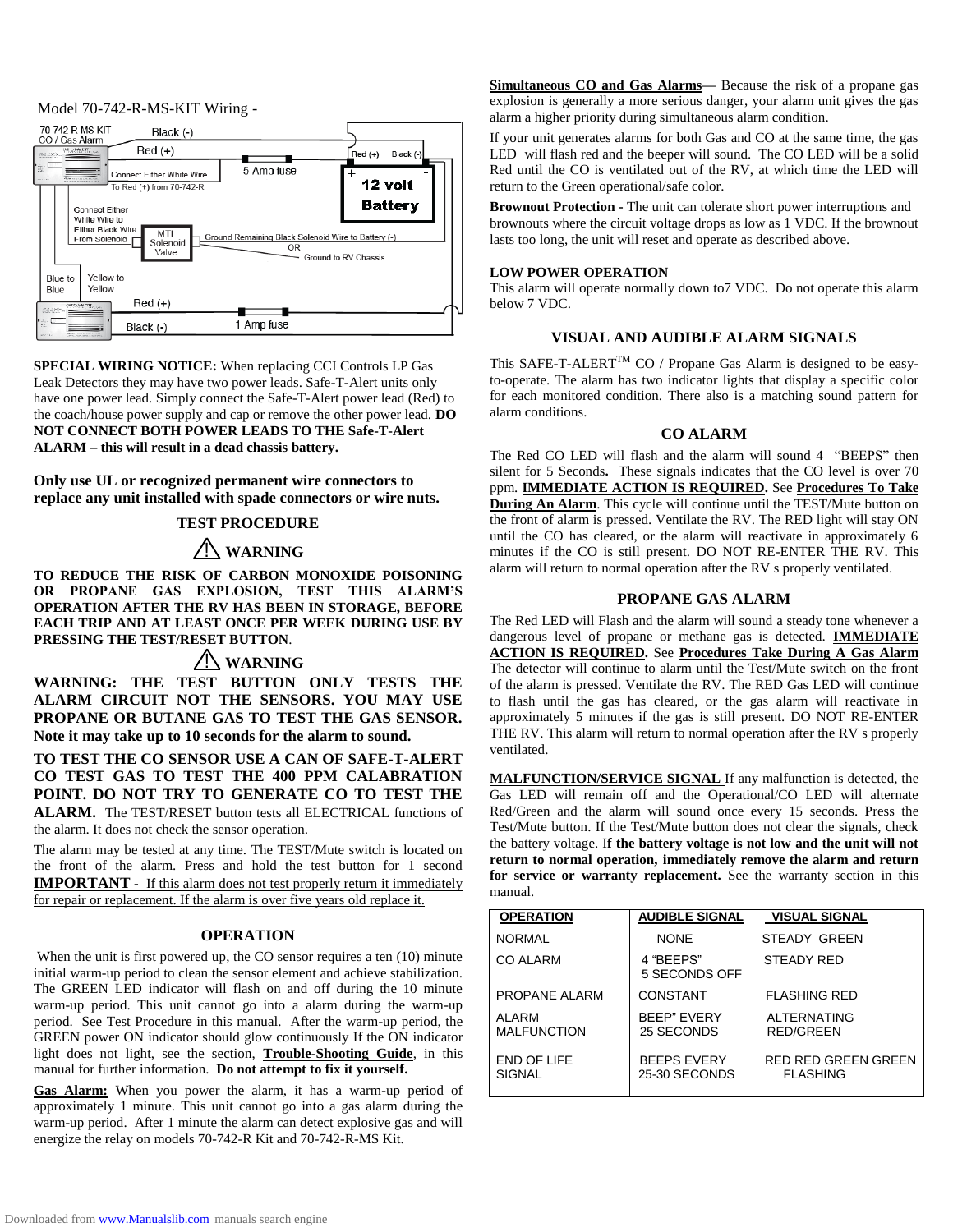**MEMORY FEATURE** – This alarm has a Peak Level Memory feature that remembers the approximate amount of CO that activated it. The memory feature does not record brief exposure to CO that would not activate the alarm. This alarm will indicate one of four levels with chirps and blinks with the CO LED:

### **To activate alarm level memory, press the TEST/RESET button for less than 1 second.**

- $\bullet$  1 Chirp and 1 Green Blink = CO memory is clear
- 2 Chirps and 2 Red = below 100 ppm
- $\bullet$  3 Chirps and 3 Red Blinks = below 200 ppm
- $\bullet$  4 Chirps and 4 Red Blinks = above 200 ppm

### **TROUBLE-SHOOTING GUIDE**

**Use this chart to trouble-shoot problems with this 70 Series Alarm.**

| <b>PROBLEM</b>                                                                                                  | <b>CAUSE/SOLUTION</b>                                                                                                                  |
|-----------------------------------------------------------------------------------------------------------------|----------------------------------------------------------------------------------------------------------------------------------------|
| <b>Green Operational LED Off</b>                                                                                | <b>1. Wire Connection</b><br>2. Reversed Wiring<br>3. Main Power Off<br>4. Missing or Blown Fuse<br><b>5. Contact Customer Service</b> |
| <b>No Sound When Testing</b><br><b>No Red LED When Testing</b>                                                  | <b>Contact Customer Service</b><br><b>Contact Customer Service</b>                                                                     |
| <b>Locked In Alarm</b>                                                                                          | <b>Contact Customer Service</b>                                                                                                        |
| <b>MALFUNCTION ALARM</b><br><b>LED Flashing Red/Green -</b><br><b>Beeps Every 25 Seconds</b>                    | 1. Check Battery Voltage                                                                                                               |
| <b>Battery Voltage is Good and</b><br><b>Alarm Will Not Reset</b>                                               | 2. Contact Customer Service                                                                                                            |
| <b>End of Life Signal</b><br><b>LED Flashing RED RED</b><br><b>GREEN GREEN Beeps</b><br><b>Every 25 Seconds</b> | 1. Press Test/Reset Button to<br>reset for 72 Hours. Can<br>repeat for up to 30 Days<br>2. Replace Alarm                               |

#### **HOW TO TAKE CARE OF YOUR ALARM**

This CO / Propane Gas Alarm is designed to be as maintenance free as possible. To keep your alarm in good working order, you must:

 **TEST THE ALARM WEEKLY using the Test/Reset Button.** See the section, **Test Procedure**, in this manual for further information.

 **Test the Alarm every six months with Safe-T-Alert CO Test Gas and with a butane lighter. See Test Procedure Section.** 

 **VACUUM THE DUST OFF THE ALARM COVER.** At least once a year (more frequently in dusty locations), use the soft brush attachment from your vacuum to clean the alarm covers.

 **CLEAN THE ALARM COVER WHEN DIRTY.** Wash the alarm cover by hand. Use a cloth dampened in clean water. Dry with a soft cloth.

 **DO NOT SPRAY CLEANING AGENTS OR WAXES DIRECTLY ONTO THE FRONT PANEL.** This action may damage the sensor, cause an alarm or cause an alarm malfunction.

 **OBSERVE THE COLOR OF THE INDICATOR LIGHT.** At frequent intervals and during your weekly test, check the indicator light on the on the front panel of the alarm.

• See the section, **Operation**, in this manual for further information.

### **PROCEDURES TO TAKE DURING AN ALARM**

Follow the alarm procedures for your country. The emergency number depends on your travel location.

# **PROCEDURES TO TAKE DURING GAS ALARM**

**1. Turn off all Gas appliances (Stove, Heater, Furnace, Refrigerator, etc.), extinguish all flames and smoking material.** 

- **2. Press the Test/Mute switch. DO NOT DISCONNECT POWER**
- **3. Evacuate the RV. Make sure everyone is accounted for. Leave the door and windows open.**
- **4. Turn off the propane tank valve.**

**5. Determine and repair the source of the leak. Get professional help if necessary. CAUTION- DO NOT RE-ENTER UNTIL THE PROBLEM IS CORRECTED.**

# **PROCEDURES TO TAKE**

# **DURING A CO ALARM IN THE USA**

**WARNING**: Actuation of this device indicates the presence of carbon monoxide (CO) or propane gases, which can KILL YOU. If signal sounds (4 beeps and flashing or solid red light): **1)** Operate the Test/Mute button; **2)** Call your emergency local service (Phone Number \_\_\_\_\_\_\_\_\_\_\_\_ ) (fire department or 911); **3)** Immediately move to fresh air outdoors or by an open door/window. Check that all persons are accounted for. Do not reenter the premises or move away from the open door / window until the emergency responders have arrived, the premises have been aired out and your alarm remains in its normal operation. **4)** After following steps 1-3, if your alarm reactivates within a 24-hour period, repeat steps 1-3 and call a qualified appliance technician. (Phone Number

\_\_\_\_\_\_\_\_\_\_\_\_\_\_\_) to investigate for sources of CO from fuel burning equipment and appliances, and inspect for proper operation of this equipment. If problems are identified during this inspection have the equipment serviced immediately. Note any combustion equipment not inspected by the technician and consult the manufacturers' instructions, or contact the manufacturer directly, for more information about CO safety and this equipment. Make sure that the motor vehicles are not, and have not been, operating in an attached garage or adjacent to the residence.

# **PROCEDURES TO TAKE DURING A CO ALARM IN CANADA**

**WARNING:** Actuation of this device indicates the presence of carbon monoxide (CO) and propane gases which can KILL YOU. If signal sounds (4 beeps and flashing or solid red light: 1) Operate the Test/Mute. Immediately move to fresh air - outdoors or by an open door/window. Check that all persons are accounted for. Do not reenter the premises or move away from the open door/window until the emergency responders have arrived, the premises have been aired out, and your alarm remains in its normal condition; 2) call your emergency local service (telephone number \_\_\_\_\_\_\_\_\_) ( Fire department or 911).